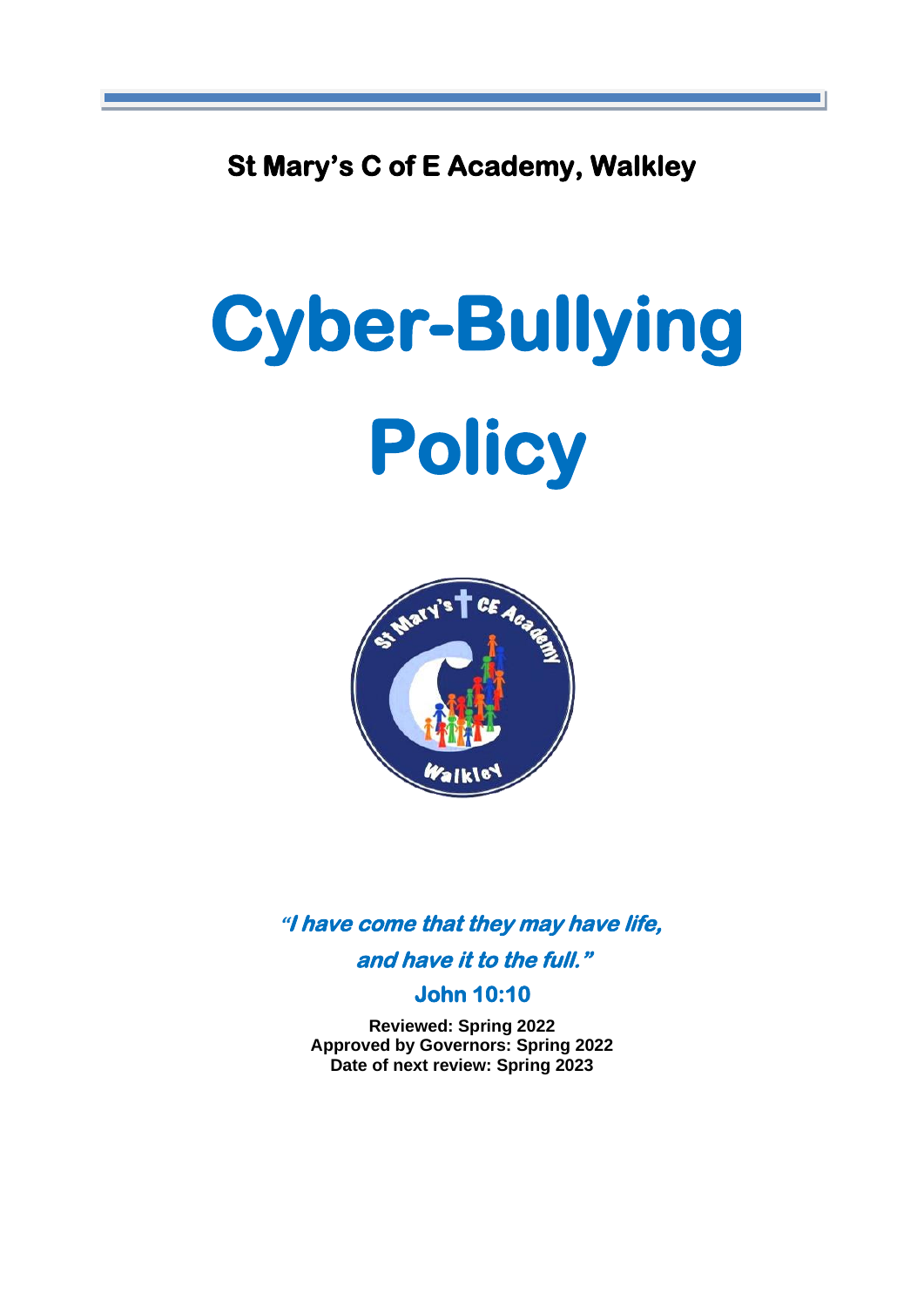

# **Cyber-Bullying**

# **Policy**

At St Mary's, we want our children to be happy & safe as well as understand what it is to be part of a church school family where everyone is valued & accepted. We aim always to provide a caring environment where every child can thrive and is supported to achieve their unique & amazing potential as a child of God. As such, this means that no child is bullied & this includes all aspects of Cyber Bullying.

This policy should be read in conjunction with our Anti-Bullying Policy.

# **What is Cyber-Bullying?**

*"Cyber-bullying is an aggressive, intentional act carried out by a group or individual, using electronic forms of contact, repeatedly over time against a victim who cannot easily defend him or herself."<sup>1</sup>*

Eight categories of cyber bullying have been identified:

- 1. Text message bullying involves sending unwelcome texts that are threatening or cause discomfort.
- 2. Picture/video-clip bullying via mobile phone cameras, is used to make the person being bullied feel threatened or embarrassed, with images usually sent to other people.
- 3. 'Happy slapping' involves filming and sharing physical attacks.
- 4. Phone call bullying via mobile phone uses silent calls or abusive messages. Sometimes the bullied person's phone is stolen and used to harass others, who then think the phone owner is responsible. As with all mobile phone bullying, the perpetrators often disguise their numbers, sometimes using someone else's phone to avoid being identified.
- 5. Email bullying uses email to send bullying or threatening messages, often using a pseudonym for anonymity or using someone else's name to pin the blame on them.
- 6. Chat room bullying involves sending menacing or upsetting responses to children or young people when they are in a web-based chat room.
- 7. Bullying through instant messaging is an Internet-based form of bullying where children and young people are sent unpleasant messages as they conduct real-time conversations online.
- 8. Bullying via websites includes the use of defamatory blogs (web logs), personal websites and online personal polling sites. There has also been a significant increase in social networking sites for young people, which can provide new opportunities for cyber bullying.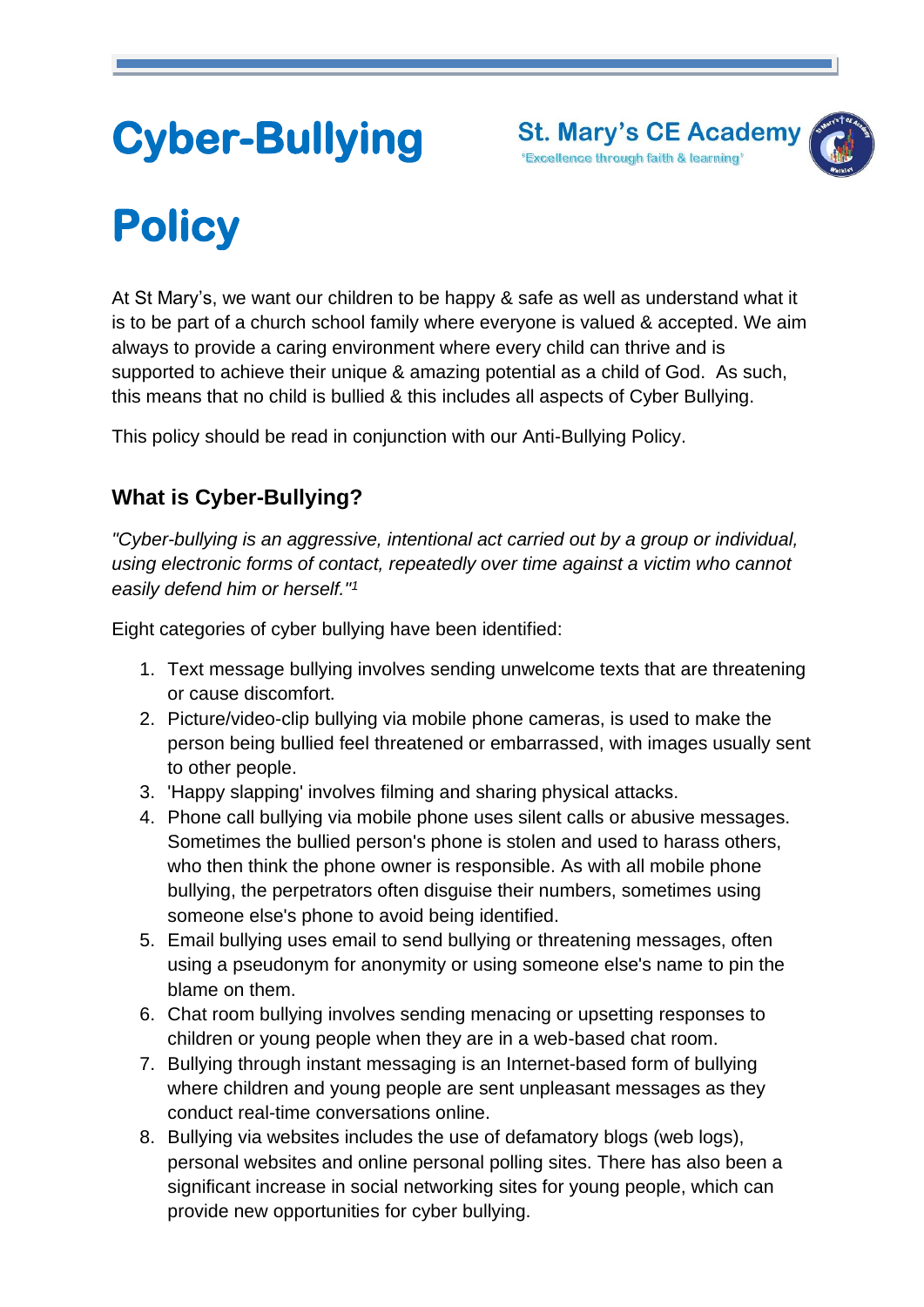## **What can we do about it?**

While other forms of bullying remain prevalent, cyber-bullying is already a significant issue for many young people. St Mary's recognise that staff, parents and children need to work together to prevent this and to tackle it whenever it occurs.

School Governors, Head teachers and schools have a duty to ensure that: bullying via mobile phone or the Internet is included in their mandatory antibullying policies, that these policies are regularly updated, and that teachers have sufficient knowledge to deal with cyber bullying in school.<sup>2</sup>

St Mary's ensures that:

- the curriculum teaches pupils about the risks of new communications technologies, the consequences of their misuse, and how to use them safely including their own rights in line with the UN Convention on the Rights of the Child (Article 13, 16 &17 UNCRC);
- all e-communications used on the school site or as part of school activities off-site are monitored;
- clear policies are set about the use of mobile phones at school and at other times when young people are under the school's authority;
- internet blocking technologies are continually updated through the Smoothwall system and harmful sites are blocked;
- we work with pupils and parents to make sure that new communications technologies are used safely, taking account of local and national guidance and good practice;
- security systems are in place to prevent images and information about pupils and staff being accessed improperly from outside school;
- we work with police and other partners as applicable on managing cyber bullying.

## **ICT and Mobile Phone Policy:**

If a cyber-bullying incident directed at a child occurs using internet or mobile phone technology, either inside or outside school time, St Mary's will take the following steps:

- advise the child not to respond to the message;
- refer to relevant policies, e.g. Online Safety, Anti-Bullying and apply appropriate sanctions;
- secure and preserve any evidence;
- inform the sender's internet service provider:
- notify parents of the children involved;
- consider informing the police depending on the severity or repetitious nature of the offence. The school recognises that some cyber bullying activities could be a criminal offence under a range of different laws including: the Protection from Harassment Act 1997; the Malicious